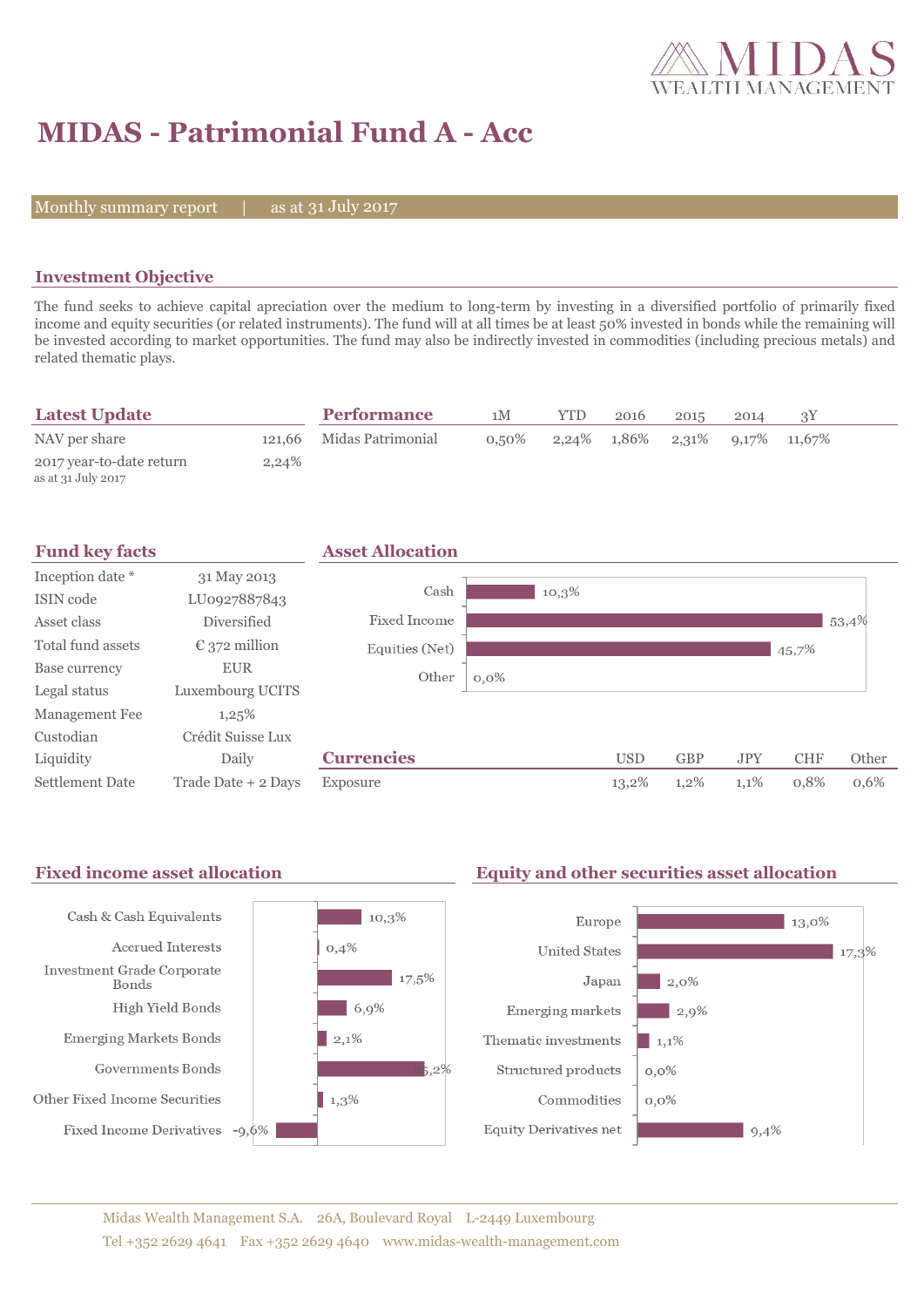

# **MIDAS - Patrimonial Fund A - Acc**

Monthly summary report | as at 31 July 2017

| Top 10 fixed income holdings            | <b>YTM</b> | Rating     | Weight  | <b>Fixed income rating breakdown</b> |
|-----------------------------------------|------------|------------|---------|--------------------------------------|
| PORTUGUESE OT'S : PGB 4 3/4 06/14/19    | 0,1%       | <b>NR</b>  | 5,9%    |                                      |
| SPANISH GOV'T: SPGB o 3/4 07/30/21      | $0.0\%$    | $BBB+$     | 5,5%    | AAA<br>10,4%                         |
| DEUTSCHLAND REP : DBR 0 1/2 08/15/27    | 0,5%       | AAA        | 5,4%    | 5,8%<br>AA                           |
| BTPS: BTPS 0.35 11/01/21                | 0,6%       | <b>BBB</b> | $3,5\%$ | А<br>$0.0\%$                         |
| FRANCE O.A.T.: FRTR 0 1/2 05/25/25      | $0,5\%$    | AA         | $3,0\%$ | <b>BBB</b><br>36.6%                  |
| CELLNEX TELECOM : CLNXSM 27/8 04/18     | 2,2%       | $BB+$      | $1,7\%$ | <b>BB</b><br>12,4%                   |
| GAZPROMBANK: GPBRU 3.984 10/30/18       | 1,1%       | $BB+$      | 1,7%    | B<br>8,8%                            |
| BOLLORE SA : BOLFP 2 01/25/22           | 1,5%       | <b>NR</b>  | 1,6%    | <b>CCC</b><br>2,4%                   |
| ICCREA BANCA SPA : ICCREA 1 1/2 02/21/2 | 0,8%       | <b>BB</b>  | 1,6%    |                                      |
| PRYSMIAN SPA: PRYIM 2 1/2 04/11/22      | 1,2%       | <b>NR</b>  | 1,4%    | <b>NR</b><br>23,6%                   |

| Top 10 equity holdings<br>Sector |                               | Weight | <b>Equity sector breakdown</b>                 |  |  |  |
|----------------------------------|-------------------------------|--------|------------------------------------------------|--|--|--|
| <b>ING GROEP NV-CVA</b>          | Financials                    | 0,7%   | <b>Consumer Discretionary</b><br>10,9%         |  |  |  |
| CHECK POINT SOFTWARE TECH        | <b>Information Technology</b> | 0,7%   | Consumer Staples<br>8,4%                       |  |  |  |
| <b>JOHNSON &amp; JOHNSON</b>     | <b>Health Care</b>            | 0,7%   | Energy<br>7,9%                                 |  |  |  |
| <b>BANK OF AMERICA CORP</b>      | Financials                    | 0,7%   | Financials<br>18,6%                            |  |  |  |
| CITIGROUP INC                    | Financials                    | 0,7%   | Health Care<br>14,7%                           |  |  |  |
| <b>JPMORGAN CHASE &amp; CO</b>   | Financials                    | 0,6%   | <b>Information Technology</b><br>18,5%         |  |  |  |
| <b>RAYTHEON COMPANY</b>          | Industrials                   | 0,6%   | Industrials<br>10.3%                           |  |  |  |
| <b>ALPHABET INC-CLA</b>          | <b>Information Technology</b> | 0,6%   | Materials<br>6,1%<br>Telecommunication<br>1,9% |  |  |  |
| <b>CREDIT AGRICOLE SA</b>        | Financials                    | 0,6%   | Utilities<br>$1,1\%$                           |  |  |  |
| <b>PROCTER &amp; GAMBLE</b>      | <b>Consumer Staples</b>       | 0,6%   | Real Estate<br>1,7%                            |  |  |  |

## **Top 5 funds and other holdings**

| Nordea Stable Emerging Markets Equity | 2,6% |
|---------------------------------------|------|
| Amundi ETF TOPIX EUR Hedged           | 2,0% |
| MM Convertible Europe                 | 1,3% |